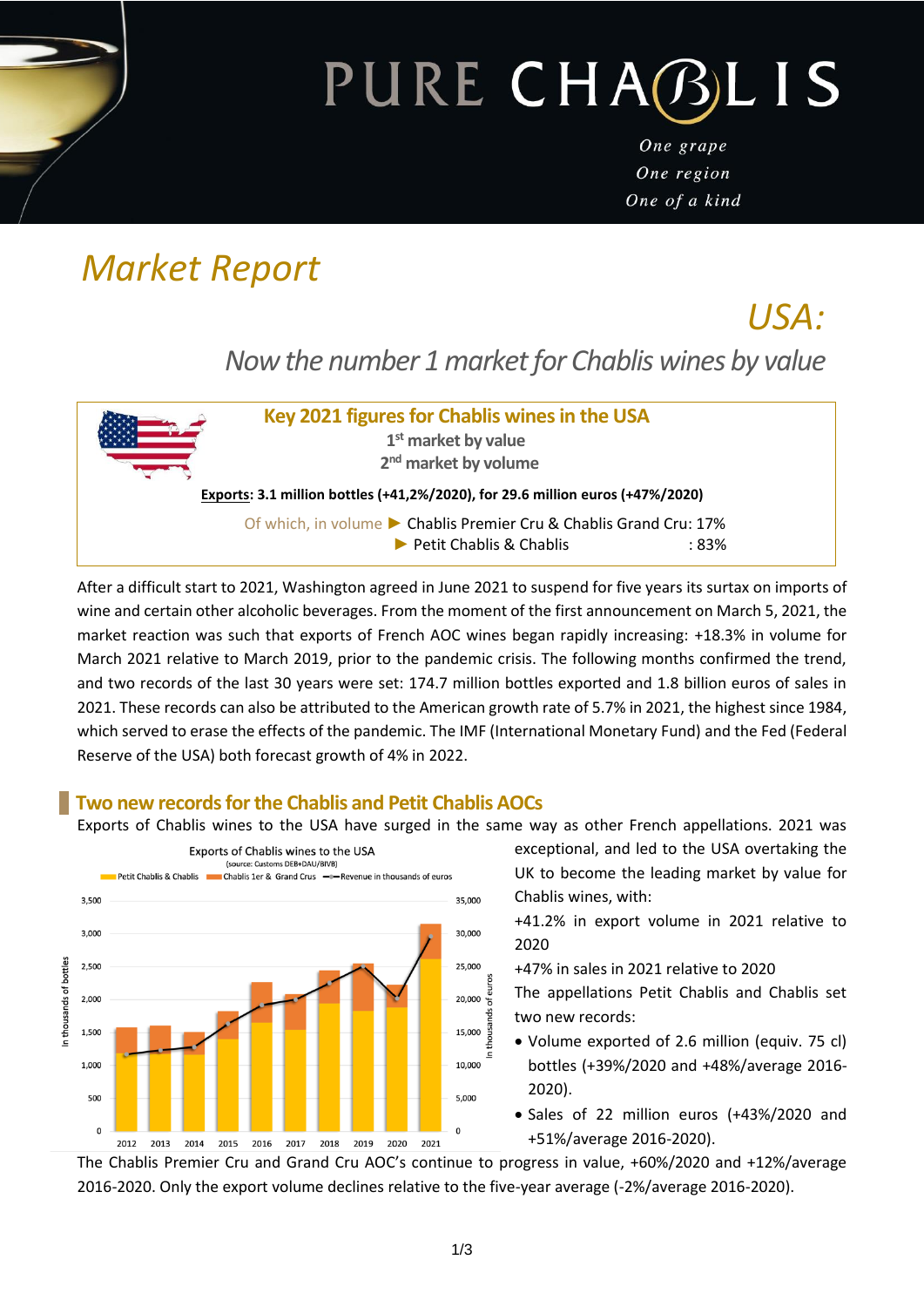#### **The proportion of Chablis exports continues to increase**



White wines of Bourgogne account for 62% of the bottles of Bourgogne wine shipped to the USA in 2021, and 22.5% of the total volume of French AOC wine exported to the USA.

The wines of Chablis have suffered from a poor image in the USA due to the presence of low-level local wines that use the Chablis label. This explains why the proportion of Chablis in white Bourgogne sales here is lower than in other markets. But it has progressed, and in 2021, Chablis wines constitute 24% of white Bourgogne sales and more than 15% by volume of all Bourgogne exports (regardless of color).

### **Chablis wines prefer traditional and ongoing sales markets**

#### **Presence in restaurants and bars** (Survey of 350 establishments in 2019 by city):

In New-York and Los Angeles, Chablis wines were in second place in terms of their share of the worldwide offer of still wines in the restaurant sector. Chablis Premier Cru was the most prevalent, and Petit Chablis the least.

In New York, the share of Chablis was 5%. Chablis wines were present in more than half of those establishments surveyed, with on average seven references available.

In Los Angeles, the share of Chablis wines in the global offer of white wines was 4%. They were present in 47% of establishments surveyed, with an average of four references available.

#### **Presence in wine shops** (Survey of 50 specialist wine shops in 2019 by city)**:**

In wine shops, Chablis wines were also in second place in terms of their share of the worldwide offer of still wines. There is almost as much Chablis as Chablis Premier Cru, each AOC accounting for slightly over a third of the Chablis references. The presence of Petit Chablis, however, remains discreet. In New York, the share of Chablis was 3%. Chablis wines were present in 86% of establishments surveyed,

with an average of 8 references available.

In Los Angeles, the proportion of Chablis wines in the overall offer of white wines in wine shops was 4%. They were present in 44% of the establishments surveyed, with on average 9 references available.

#### **An ageing population of consumers**

The USA market includes 72 million regular wine drinkers (having wine at least once a month), which is 30% of the adult population, and 77% of whom drink wine every week. According to Wine Intelligence, the proportion of regular wine drinkers declined between 2018 and 2021 (-14%), as did that of Americans having wine at least once a week (-10%).

The group of regular wine drinkers appears to be an ageing one. Although its 55-and-over members indicate less interest for wine than the other generations, its consumption gives them pleasure. The 25-39 generation exhibits a strong interest in wine and feels better-informed than the older generations, due to its ease in accessing information on the web.

For the 6000 regular wine consumers surveyed, the first alcoholic beverage consumed was red wine; white wine was second, and beer was in third place. Between 2018 and 2021, these rankings are unchanged, but all three beverages decline somewhat in their popularity. A single beverage among the top 15 gains in interest among the consumers surveyed: Prosecco.